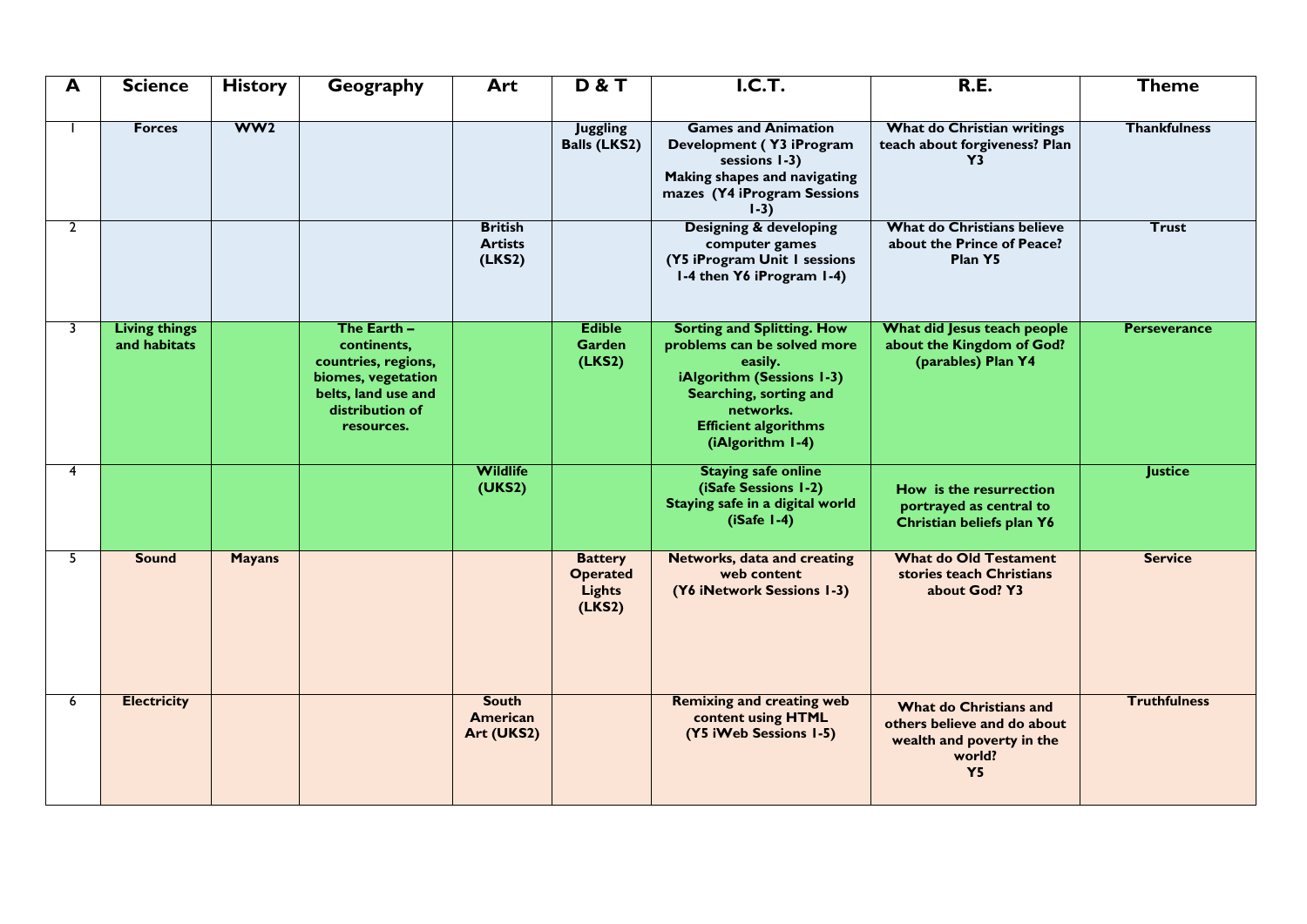| B              | <b>Science</b>                               | <b>History</b>   | Geography                                                           | Art                            | <b>D&amp;T</b>                                     | <b>I.C.T.</b>                                                                                                                                                     | <b>R.E.</b>                                                                                                                                 | <b>Theme</b>       |
|----------------|----------------------------------------------|------------------|---------------------------------------------------------------------|--------------------------------|----------------------------------------------------|-------------------------------------------------------------------------------------------------------------------------------------------------------------------|---------------------------------------------------------------------------------------------------------------------------------------------|--------------------|
|                | <b>Rocks and Soils</b>                       |                  | Rivers, water cycle,<br>including transpiration<br>climate          |                                | <b>Global Food</b><br>(UKS2)                       | <b>Computer networking, using</b><br>browsers & search engines safely &<br>effectively.<br>(iConnect Sessions 1-3)                                                | How do Christians demonstrate<br>justice in their lives? Plan Y6<br>Why is light a key feature in the<br>Christmas story?<br>Plan Y4        | <b>Generosity</b>  |
| $\overline{2}$ | <b>Evolution</b>                             |                  |                                                                     | <b>Autumn</b><br>(LKS2)        |                                                    | Introduction to data<br>representation. (iData Sessions I-<br>2) (iData Sessions 3-5)                                                                             |                                                                                                                                             | Compassion         |
| 3              | <b>Animals</b><br>including<br><b>Humans</b> | <b>Stone Age</b> |                                                                     |                                | <b>Programming</b><br><b>Adventures</b><br>(UKS2)  | <b>Games &amp; Animation Development</b><br>(Y3 iProgram sessions 4-6)<br>Making shapes & navigating mazes<br>(Y4 iProgram sessions 4-6)                          | Why are places of worship<br>important for different religious<br>believers?<br>(include diversity within and<br>between religions) plan Y5 | <b>Courage</b>     |
| 4              |                                              |                  |                                                                     | <b>Bodies</b><br>(LKS2)        |                                                    | <b>Designing &amp; developing computer</b><br>games<br>(Y5 iProgram Unit1 Sessions 1-4)<br>Designing & developing computer<br>games<br>(Y6 iProgram Sessions 5-6) | What does the Easter story tell<br>us about hope and despair?<br>Plan Y3                                                                    | <b>Forgiveness</b> |
| 5              | <b>States of</b><br>matter                   |                  | Study of volcanoes-<br>earthquakes/ natural<br>disasters and floods |                                | <b>Felt Phone</b><br><b>Cases</b><br><b>(UKS2)</b> | <b>Staying safe online (iSafe sessions</b><br>$3-5)$<br>Staying safe in a digital world<br>(iSafe sessions 6-9)                                                   | What do stories from Islam<br>teach Muslims about how to live<br>their lives? (include Haji) Y4                                             | Friendship         |
| 6              |                                              |                  |                                                                     | <b>Fruit and Veg</b><br>(LKS2) |                                                    | Networks, data and creating web<br>content<br>(Y6 iNetwork Sessions 4-6)                                                                                          | <b>How do some Christians</b><br>understand the creation of the<br>world from Bible stories? Y3                                             | <b>Respect</b>     |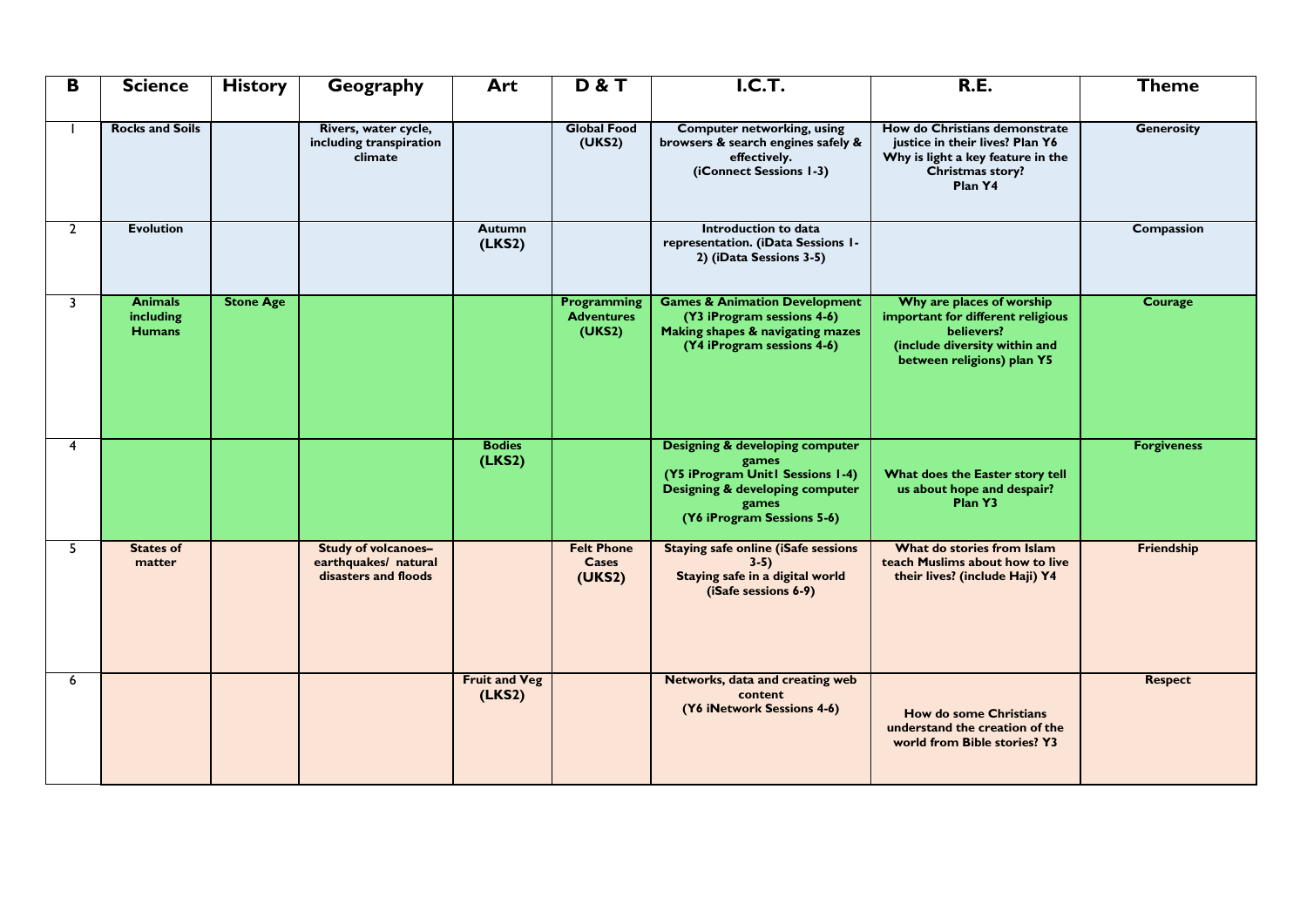| $\overline{\mathsf{C}}$ | <b>Science</b>                       | <b>History</b>          | Geography                                                                                                          | Art                                           | <b>D&amp;T</b>                                      | <b>I.C.T.</b>                                                                                                                                                                                 | <b>R.E.</b>                                                                                                       | <b>Theme</b>        |
|-------------------------|--------------------------------------|-------------------------|--------------------------------------------------------------------------------------------------------------------|-----------------------------------------------|-----------------------------------------------------|-----------------------------------------------------------------------------------------------------------------------------------------------------------------------------------------------|-------------------------------------------------------------------------------------------------------------------|---------------------|
| п                       | <b>Plants</b>                        | Romans                  |                                                                                                                    |                                               | Let's Go Fly a<br>Kite (LKS2)                       | <b>Games and Animation</b><br><b>Development</b><br>(Y3 iProgram sessions 1-3)<br>Making shapes and navigating<br>mazes<br>(Y4 iProgram Sessions 1-3)                                         | <b>What do Christians and Muslims</b><br>understand about the need for<br>thankfulness in their lives?<br>Plan Y4 | <b>Thankfulness</b> |
| $\mathbf{2}$            |                                      | <b>Celts</b>            |                                                                                                                    | <b>Plants and</b><br><b>Flowers</b><br>(UKS2) |                                                     | Designing & developing computer<br>games<br>(Y5 iProgram Unit I sessions I-4<br>then Y6 iProgram 1-4)                                                                                         | Why does Christmas matter to<br>Christians? (link with Advent)<br>Plan Y3                                         | <b>Trust</b>        |
| 3                       | <b>Living things</b><br>and habitats |                         | The UK, including an in<br>depth study of a<br>particular region (not<br>local)<br>Norfolk Cornwall<br><b>N.E.</b> |                                               | <b>The Great</b><br><b>Bread Bake</b><br>Off (LKS2) | <b>Sorting and Splitting. How</b><br>problems can be solved more<br>easily. iAlgorithm (Sessions 1-3)<br>Searching, sorting and networks.<br><b>Efficient algorithms (iAlgorithm I-</b><br>4) | What does it mean to be a<br>Muslim in British society today?<br>Plan Y6                                          | <b>Perseverance</b> |
| 4                       |                                      |                         |                                                                                                                    | <b>European Art</b><br>and Artists<br>(LKS2)  |                                                     | <b>Staying safe online (iSafe Sessions</b><br>$1-2)$<br>Staying safe in a digital world<br>$(iSafe 1-4)$                                                                                      | How do Christians prepare for<br>Easter?<br>(focus on Lent) Plan Y4                                               | <b>Justice</b>      |
| 5                       | Light                                | <b>Ancient</b><br>Egypt |                                                                                                                    |                                               | <b>Marbulous</b><br><b>Structures</b><br>(UKS2)     | Networks, data and creating web<br>content<br>(Y6 iNetwork Sessions 1-3)                                                                                                                      | Why is the Holy Spirit important<br>to Christians? (Pentecost) Y5                                                 | <b>Service</b>      |
| 6                       |                                      |                         |                                                                                                                    | <b>Ancient</b><br><b>Egypt</b><br>(UKS2)      |                                                     | <b>Remixing and creating web</b><br>content using HTML<br>(Y5 iWeb Sessions 1-5)                                                                                                              | What are some different ways in<br>which religion and science look<br>at the world as God's creation?<br>Y6       | <b>Truthfulness</b> |